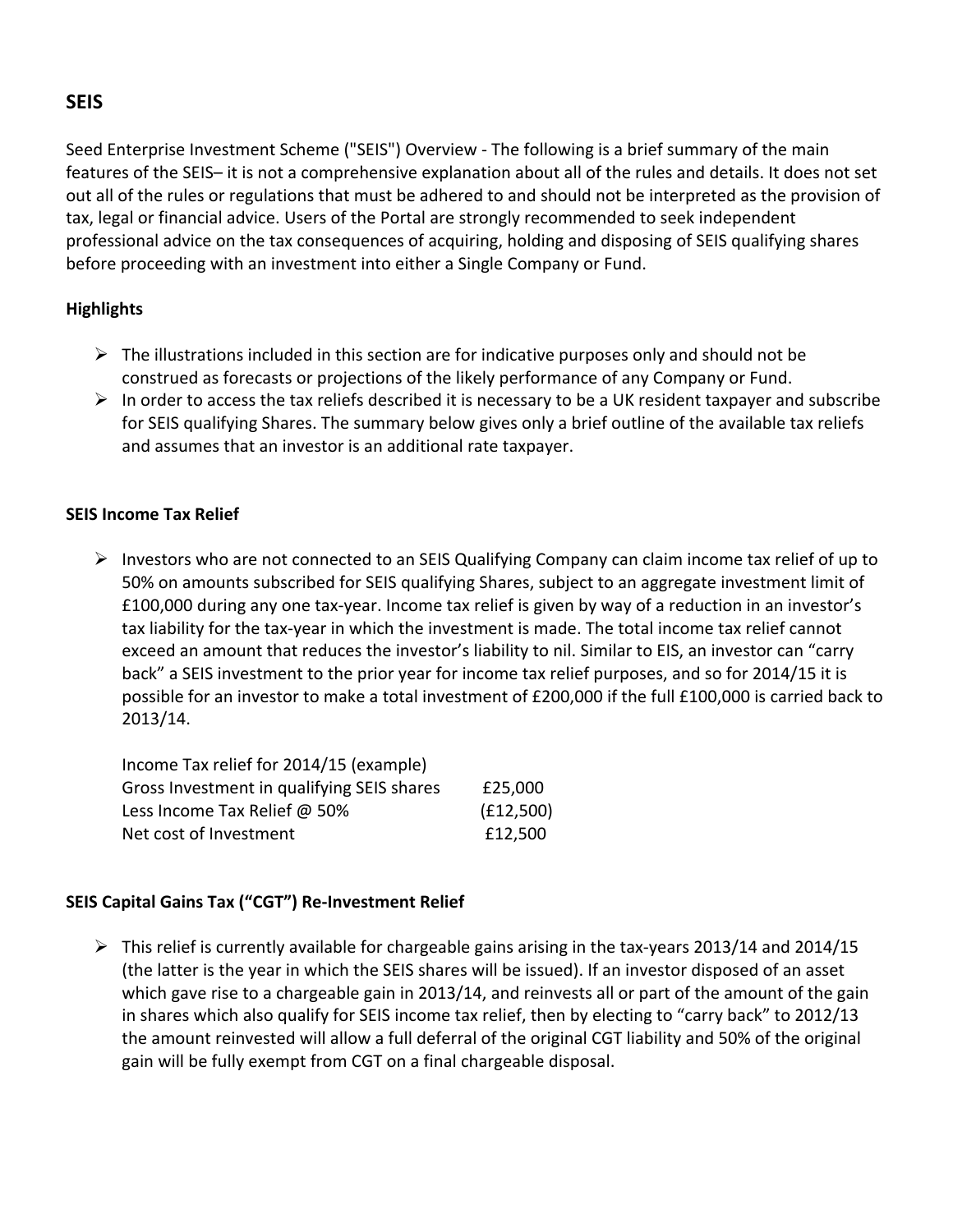- $\triangleright$  If an investor disposes of an asset, which gives rise to a chargeable gain in 2013/14, CGT reinvestment relief will also be available for a SEIS investment made in 2013/14. This will allow for a full deferral of the current CGT liability but the future exemption from CGT (on the original gain, which is brought back into CGT charge when the SEIS shares are disposed) will be restricted to 50% of the gain only.
- $\triangleright$  The asset does not have to be disposed of first; the investment in SEIS shares can take place before disposal of the asset, providing that both disposal and investment occur in the 2014/15 tax-year. Alternatively an investment into SEIS made in 2014/15 can be "carried back" to 2013/14 for both income tax and CGT re-investment purposes.

## **CGT Re-Investment Relief example: 50% partial exemption (2013/14 and 2014/15)**

| Gross investment in qualifying shares          | £25,000   |
|------------------------------------------------|-----------|
| Less income tax credit                         | (f12,500) |
| Less CGT exemption (Re-Investment Relief) @28% | (E3,500)  |
| Net cost of investment (after IT/CGT relief)   | £9,000    |

#### **CGT Disposal Relief**

Where an investor has received SEIS income tax relief (which has not subsequently been withdrawn) on the cost of the qualifying shares, and the SEIS qualifying shares are disposed of after the minimum period any capital gains are free from CGT. If no claim to income tax relief is made, then any subsequent disposal of the shares will not qualify for exemption from CGT.

| Disposal after three years | £50,000 (example only) |
|----------------------------|------------------------|
| Original cost              | (E25,000)              |
| Tax-exempt capital gain    | £25,000                |

#### **Share Loss Relief**

- $\triangleright$  Capital losses realised on the ultimate disposal of SEIS qualifying shares (net of income tax relief attributable to the investment) may qualify for "Share Loss Relief". The amount of the net loss may be set off against capital gains in the tax-year of disposal or carried forward for relief against future capital gains. Alternatively, an investor may elect to set off the net loss against income arising in the tax-year of the disposal or the previous tax-year.
- $\triangleright$  In the case where no proceeds are received on disposal of the SEIS qualifying shares, the maximum net loss (after the income tax credit of 50%) on an investment of £25,000 would be £12,500; however this is reduced to £6,875 on a post-tax basis (based upon Share Loss Relief at a 45% income tax rate).
- $\triangleright$  By making a claim for both income tax relief (50%) and 50% CGT re-investment exemption (14%), an investor can reduce the initial cost of their investment to 36p for each £1 subscribed. When full Share Loss Relief is factored in (effective relief up to 22.5%) the potential net cost of an investment in the Company is  $13.5p$  per £1 invested.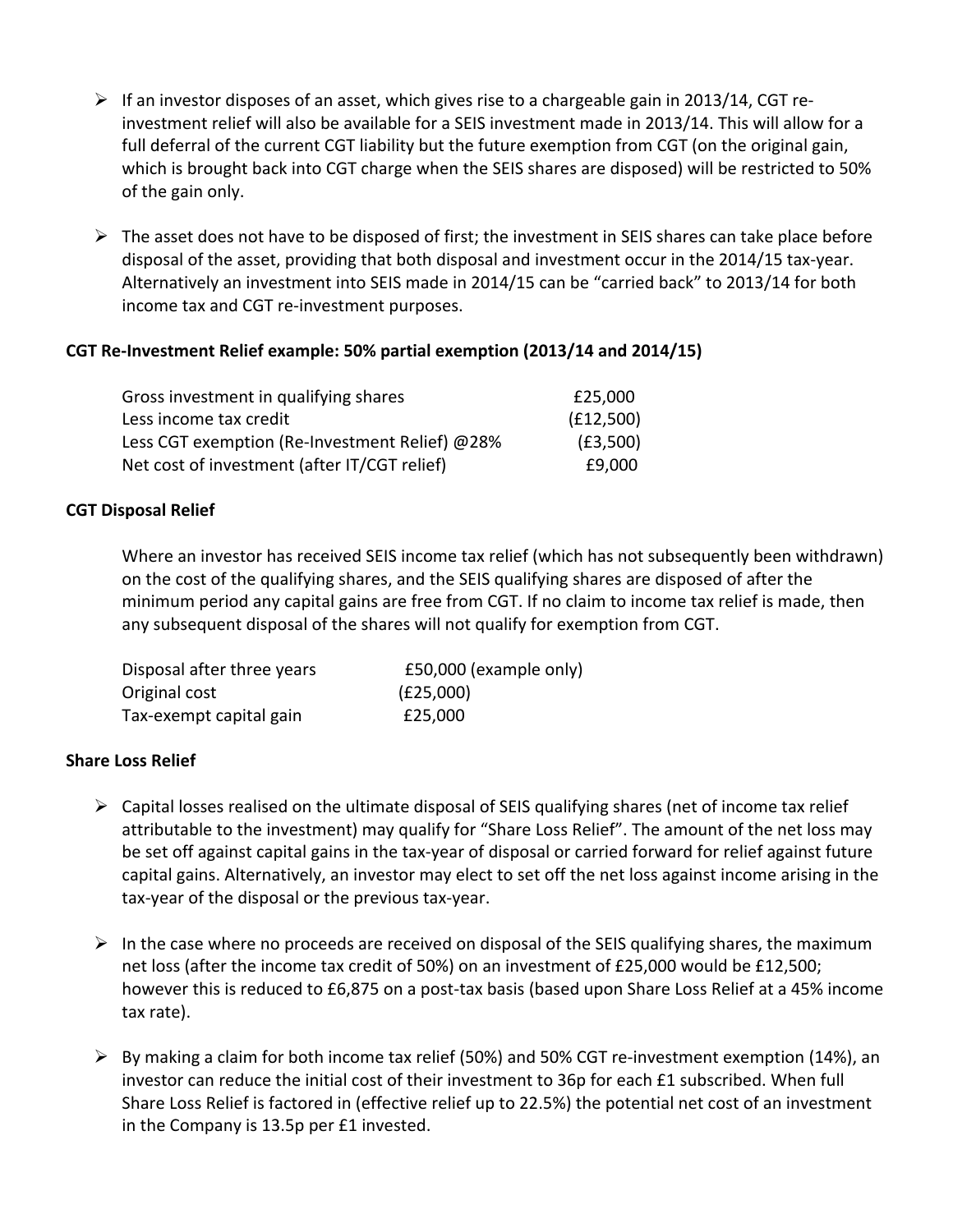#### **Inheritance Tax Relief**

- $\triangleright$  On the basis that the investment will be in an SEIS qualifying company, this should mean that SEIS qualifying shares should constitute "relevant business property" as defined in the Inheritance Tax Act. This means that, provided the SEIS qualifying shares are held for a period of not less than two years, they should qualify for 100% Business Property Relief, which would exempt the investment from any IHT liability arising on a transfer as a result of the death of the investor.
- $\triangleright$  If the investor dies within the two-year period and his or her spouse inherits the SEIS qualifying shares, the holding period of both the investor and the spouse are combined in order to determine whether the 2 year holding period condition has been satisfied on death of the spouse.

#### **SEIS Rules**

There are a number of conditions to be met. These, fall into two categories – those that must be met throughout the minimum period commencing with the issue of the shares, and those, which must be met at the time the SEIS shares are issued.

#### **Minimum Period Conditions**

The Company must, throughout the minimum period

- $\triangleright$  Not be under the control of another company or control another company other than a qualifying subsidiary (nor can there be arrangements for the Investee company to be under the control of another company or control another company other than a qualifying subsidiary).
- $\triangleright$  Either be a company which exists wholly for the purpose of carrying on a new qualifying trade (being a qualifying trade which commenced less than two years before the issue of the SEIS shares) or a parent company of a group which does not consist wholly or as to a substantial part in the carrying on of non-qualifying activities.
- $\triangleright$  Carry on the new qualifying trade, prepare to carry on that trade or carry out research and development activities from which a new qualifying trade will be derived or from which a new qualifying trade will benefit either itself or through a 90% subsidiary
- $\triangleright$  Have a permanent establishment in the UK. Enterprise Investment Scheme.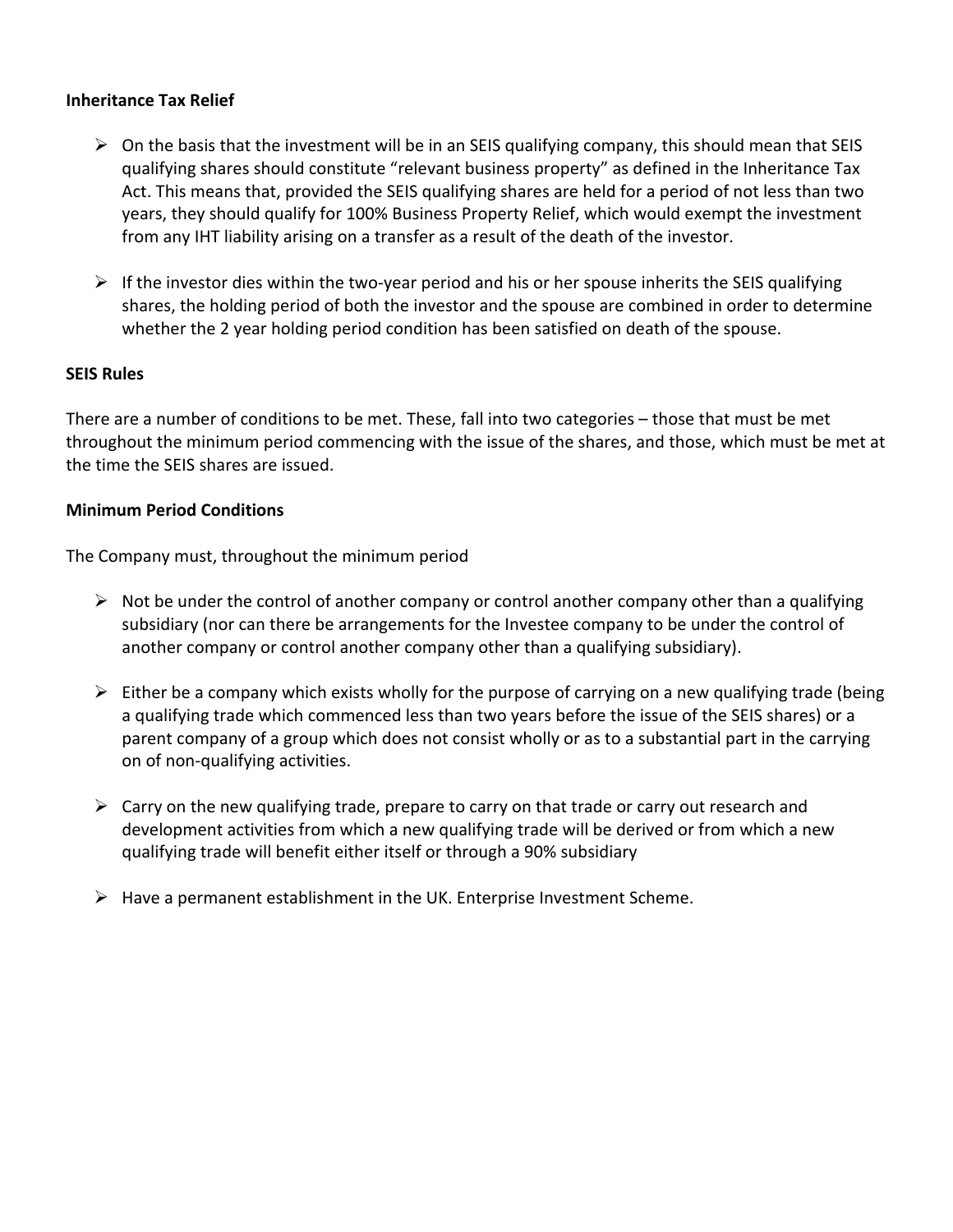### **Issuing Conditions**

- $\triangleright$  The Company must be unquoted and there must be no arrangements in place for it to cease to be unquoted.
- $\triangleright$  The Company may not have gross assets of more than £200,000 immediately before it receives a subscription for eligible shares.
- $\triangleright$  If the company is a parent company, the value of the group's gross assets must not exceed £200,000 immediately before it receives the subscription for eligible shares.
- $\triangleright$  The maximum amount that a company may receive from SEIS investors is £150,000 in any threeyear period ending with the investment then being made.
- $\triangleright$  Neither the investee company nor any subsidiary may have previously received any EIS or VCT investments.
- $\triangleright$  The Company must have fewer than 25 full-time employees at the date of issue of shares to SEIS investors.
- $\triangleright$  The Investee Company must not be in financial difficulty.

# **Claiming SEIS Relief**

An investor cannot claim income tax relief until the Company has submitted an SEIS1 form and HMRC has issued a compliance certificate to confirm that it is SEIS qualifying.

An application will be made to HMRC once the Company has been trading for four months, or if earlier, when more than 70% of the SEIS monies have been spent on the qualifying activity. It anticipated that the Company would distribute claims forms to investors within 8 months after the closing Date. Relief must be claimed within five years after 31 January following the year of assessment in which the investment was made. Investors are strongly recommended to seek professional tax advice on making claims for SEIS relief as personal circumstances may differ.

## **Single Company - Advance Assurance**

- $\triangleright$  Advance Assurance is issued after the Company or Fund submit an application to HMRC which includes a business plan, market research, individual management team details and projected financials.
- $\triangleright$  After successful consideration, the applying company or fund receive authority to issue certificates under Section 204(1) ITS 2007 in respect of ordinary shares issued to individuals, following receipt of a properly completed form EIS1 within the time limit prescribed by Section 205(4) ITA 2007.

It should be noted:

- $\triangleright$  Responsibility for the accuracy of the information supplied and considered by HMRC rests wholly with the company.
- $\triangleright$  Provisional assurance is based solely on the information supplied in and with the clearance application and will not apply in circumstances that vary from those described therein. The Company or Fund must therefore forward particulars of any proposed changes, and the draft of any shareholders subscription, investment or similar agreement, for clearance prior to the issue of shares.